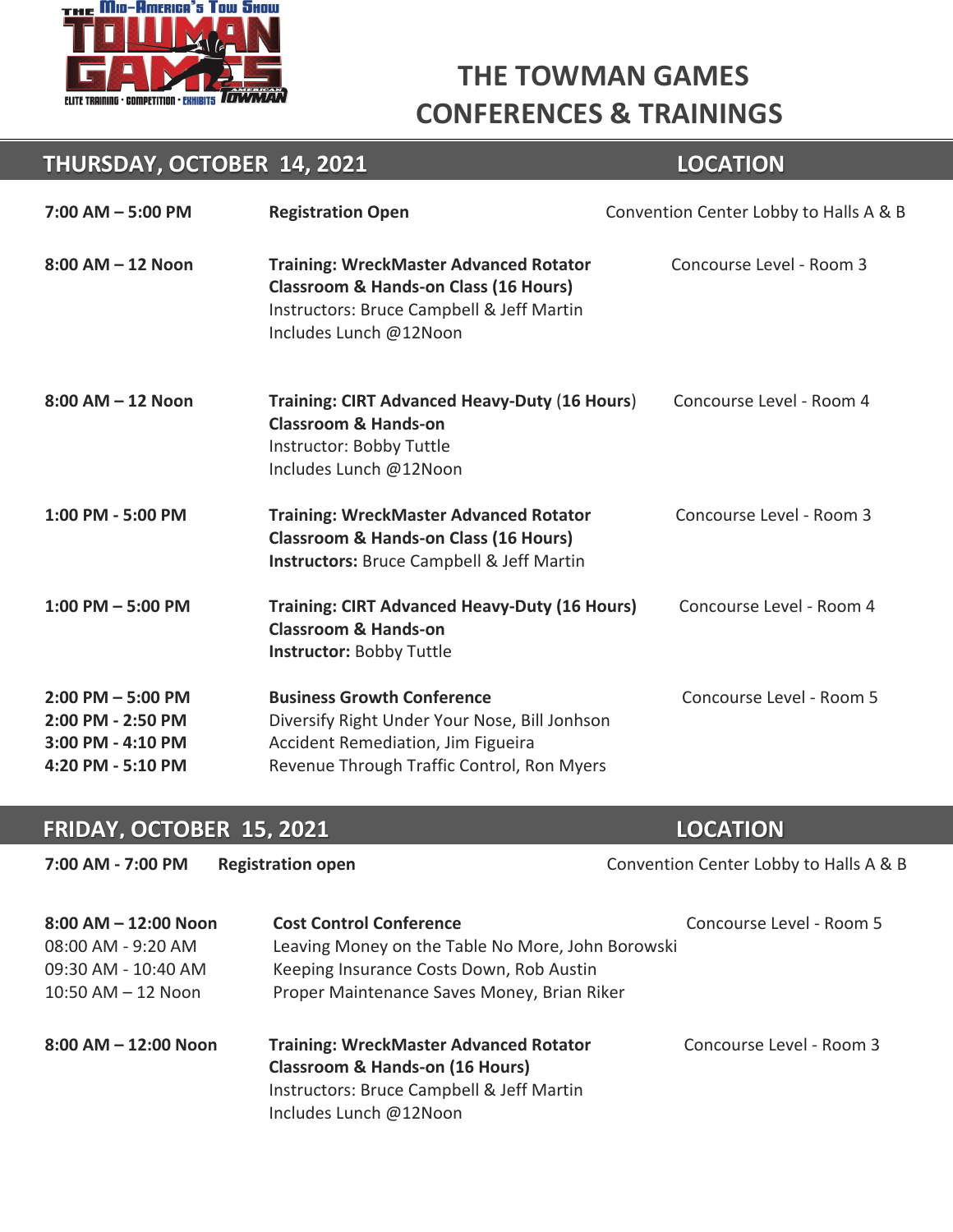

### **THE TOWMAN GAMES CONFERENCES & TRAININGS**

#### **8:00 AM – 12:00 Noon Training: CIRT Advanced Heavy-Duty Concourse Level - Room 4 Classroom & Hands-on (16 Hours)** Instructor: Bobby Tuttle Includes Lunch @12Noon 8:00 AM - 12:00 Noon Training: Quick Clearance Advanced Carrier **Concourse Level - Room 6 & Wrecker Training I**nstructors: Shane Coleman & Terry Abejuela Includes Lunch @12Noon **11:00 AM - 4:00 PM American Towman Food Court** Exhibit Hall **12 NOON – 5:00 PM EXHIBIT HALL OPEN 1:00 PM - 5:00 PM Training: WreckMaster Advanced Rotator Concourse Level - Room 3 Classroom & Hands-on (16 Hours)** Instructors: Bruce Campbell & Jeff Martin **1:00 PM – 5:00 PM Training: CIRT Advanced Heavy-Duty CONCOURGE CONCOURS ARE LEVEL - ROOM 4 Classroom & Hands-on (16 Hours)** Instructor: Bobby Tuttle **1:00 PM - 5:00 PM Training: Quick Clearance Advanced Carrier CONCOUTS CONCOUTS ARRIGHT 100 TRAINING & Wrecker Training I**nstructors: Shane Coleman & Terry Abejuela **6:00 PM – 10:00 PM Recovery Business Boot Camp CONCOURSE CONCOURSE Level - Room 5 6:00 PM - 6:50 PM** Documenting the Recovery, John Borowski **7:00 PM - 7:50 PM** Billing the Recovery, Ron Myers **8:00 PM - 8:50 PM** Collecting on Recovery Invoice, John Borowski **9:00 PM - 9:50 PM** Economics of Recovery Equipment, Brian Riker  **FRIDAY, OCTOBER 15, 2021 CONTINUED LOCATION**

#### **SATURDAY, OCTOBER 16, 2021 LOCATION**

# **7:00 AM - 5:00 PM Registration open** Convention Center Lobby to Halls A & B **11:00 AM - 4:00 PM American Towman Food Court** Exhibit Hall **12 NOON – 5:00 PM EXHIBIT HALL OPEN**